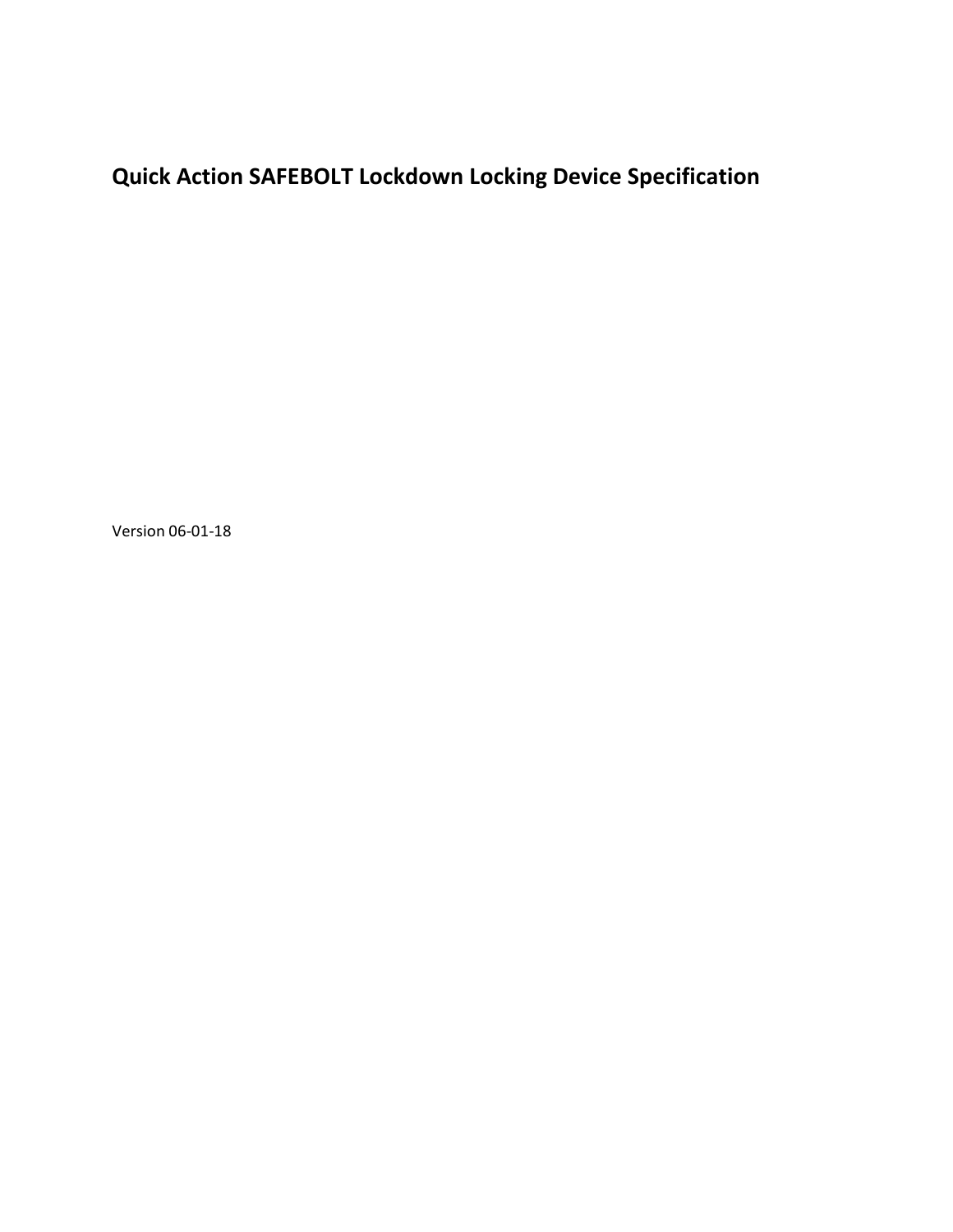## **Product Category: Quick Action Lockdown Locks**

## SECTION 08700 DOOR HARDWARE

Part 2 - Products

- 2.01 Materials and Manufacturers
	- \_. Locksets and Latches
		- 1. Locksets and latches shall be heavy duty type with function, trim and finish as specified.
		- 2. Classroom security lockdown locking device
			- a. Existing cylindrical lever-type locksets are to remain
			- b. Lockdown locking device shall be Quick Action Safebolt Lockdown locking device, "QSB" series as manufactured by SSI Guardian LLC, a subsidiary of School Specialty, Inc.
			- c. Locking device shall be installed in addition to the existing cylindrical lockset and shall provide simultaneous retraction of the latch and locking bolt, providing free egress at all times.
			- d. The locking device shall be capable of mounting above the cylindrical latchset on the interior face of the door and shall contain a locking collar capable of affixing to the shank of the existing interior lever. The locking device shall be thru-bolted with a minimum of two fastening bolts.
			- e. A deadbolt projection button shall be located within the locking device and, which when depressed, shall project the locking bolt.
			- f. The locking bolt shall project without use of keys. The locking bolt shall be capable of activation and retraction by a rim cylinder on the exterior face of the door.
			- g. The deadbolt projection button shall be painted red. The button shall allow for movement of 1/16" prior to deadbolt projection initiation. Depressing the button for less than 1/16" shall not activate the deadbolt.
			- h. The locking device shall include a mechanical indicator which changes from white to red when the locking bolt is projected, and contains an image of an unlocked and locked padlock as a symbol. A transparent lens shall protect the indicator.
			- i. The locking bolt shall be fabricated of stainless steel and project a minimum of 1" from the lock body.
			- j. The locking device shall not modify the traditional classroom or storeroom function of the existing lockset.
			- k. A rim cylinder is to be provided for the locking device.
			- l. Single motion egress, with retraction of the latch and deadbolt shall be possible at all times. Locking device shall provide entry by key whenever the locking bolt is engaged.
			- m. All measurements and dimensions listed above are subject to manufacturer's production tolerances.